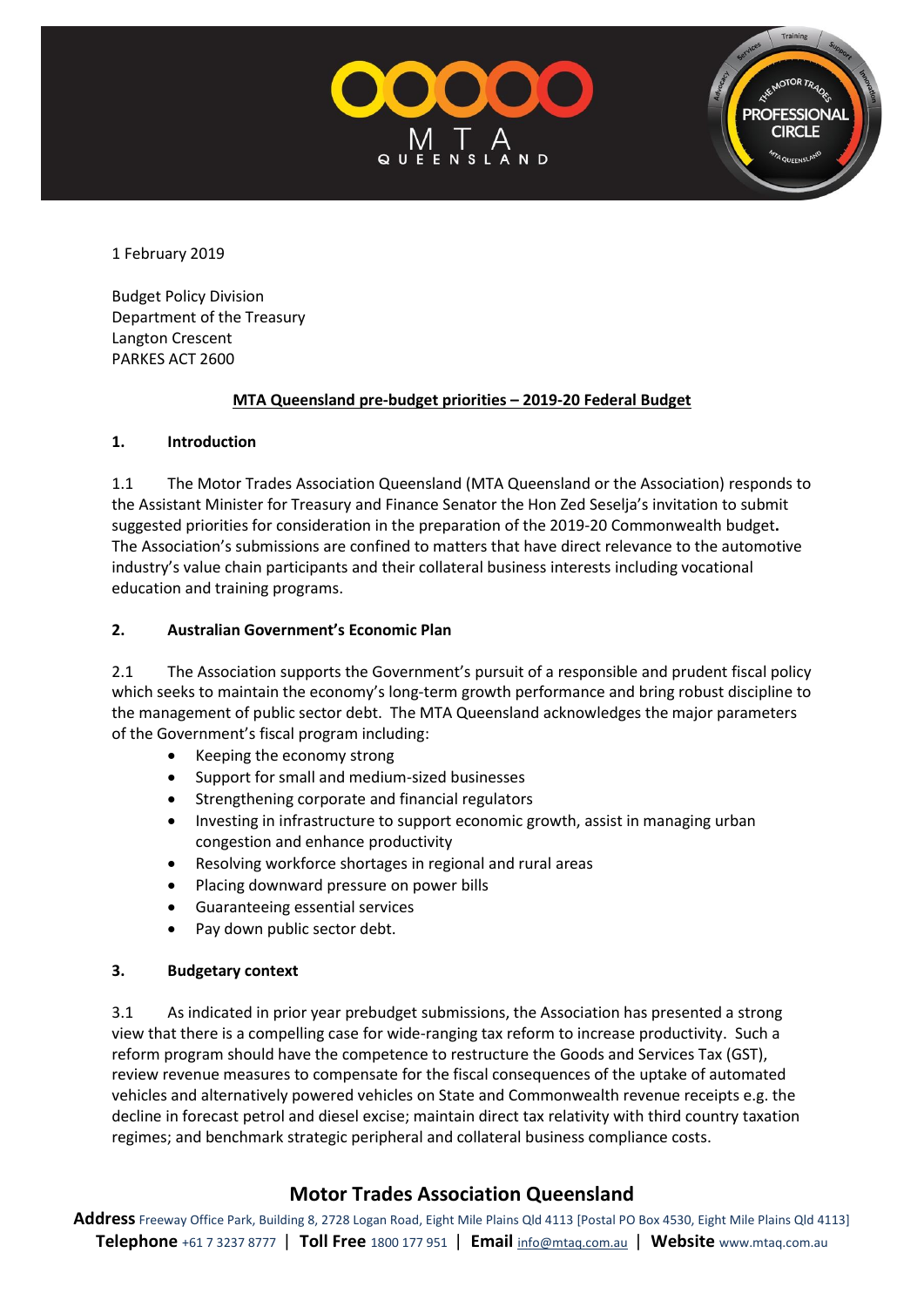#### **4 Comments**

### **Instant Asset write-off**

4.1 The MTA Queensland welcomes Prime Minister Morrison's 29<sup>th</sup> January 2019 instant asset write-off announcement extending the scheme to June 2020 and increasing the threshold for eligible assets purchases not exceeding \$25,000 in value. We note the intention to introduce legislation to give effect to the program when Parliament resumes.

4.2 The instant asset write-off program is utilised by motor trades' businesses to upgrade or retire superseded or obsolete hardware/software, equipment and tooling. It would be advantageous for a sector confronting digital and technological transformations, to have a more robust fiscal policy forecast to enable longer term decision making and planning across the entire budget cycle.

### **Access to credit small business**

4.3 Access to credit from the major banking institutions is a cause for some concern as it acts as limitation to capital investment intended to enhance business capacity and facilitate technological innovation. The revelations during the Hayne Royal Commission Hearings that the nation's major financial institutions have acted inappropriately and possibly illegally in the execution of their business dealings should not result in a policy response that imposes unwarranted costs, hardships and unintended consequences on collateral small businesses.

4.4 The level of business investment in Australia in large part, is dependent on borrowings with investments financed by undistributed earnings or equity raisings which have been relatively modest. It is important that Australian businesses, particularly SMEs regain confidence in the finance system and receive assurances that investment capital and prudent business finance will continue to be available on fair and equitable terms.

4.5 The Association recognises that the Government has announced the Australian Business Securitisation Fund to invest up to \$2 billion in warehousing and the securitisation market to provide significant additional funding to smaller banks and non-bank lenders to on-lend to small business on more competitive terms.

# **5 Priorities for consideration**

# **Training and Skills**

5.1 The Association submits that a high priority for automotive value chains' businesses is the development of a skills base relevant to the forecast widespread uptake of autonomous and electrically powered vehicle technologies and the re-skilling of the existing internal combustion engine (ICE) workforce to service vehicles that will range from autonomous and electrical industrial and commercial transport to alternatively powered regular private and public transportation. It is our experience both as an Industrial Organisation of Employers and as a Registered Training Organisation in the motor trades sector that the supply of skills for both current and forecast motor trade technology occupations is insufficient to meet anticipated demand.

5.2 From the perspective of the MTA Queensland, the apprenticeship system remains the industry's preferred model for skills development. It is appreciated the Expert review of Australia's vocational education and training system is underway and intended to guide strategic decisions for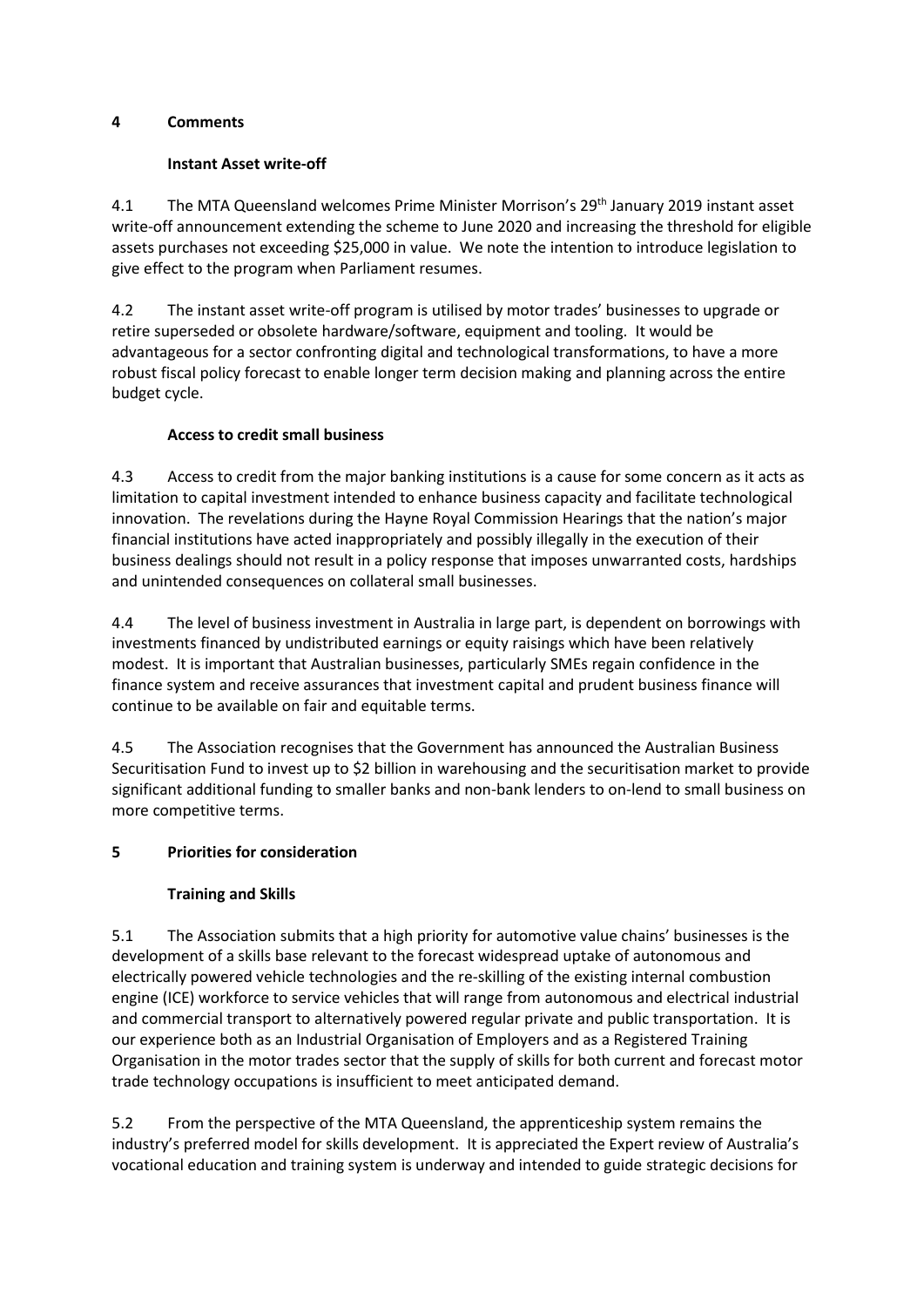incorporation into the forthcoming budget and out years. It would be highly desirable for the industry training system to continue to be funded over the budget cycle and for the industry to be involved in developing training packages so that they are directly relevant to the sector.

5.3 We urge the retention of the Industry Specialist Mentoring for Australian Apprentices program for which the MTA Queensland is provider. Our experience that this is an excellent program in providing support for the development of technical skills, supporting off-the-job learning needs, career and pathway advice and confidence building.

5.4 Any new vocational education and training system initiatives in the MTA Queensland's view, need a heavy focus on policies that have the competence to address the deeply concerning decline in apprenticeship enrolments and the perceived general disinterest by contemporary student cohorts to recognise the real value of pursuing a trades-oriented career.

# **Luxury Car Tax**

5.5 It has been the Association's strategic view, that the Luxury Car Tax (LCT) is incompatible with sound economic management and is inconsistent with the Government's stated objective to reform and restructure the taxation system to promote micro-economic reform. This tax should be abolished as the Commonwealth budget is forecast to return to surplus this financial year and the revenue imperative no longer supports its retention.

5.6 Our understanding is that the task of budget repair will be substantially completed in the forthcoming budget therefore any vestige of justification for this iniquitous task no longer exists. Further, Australia now imports its vehicle requirement and any justification for this tax derived from industry policy has been extinguished. The LCT acts as an unjustified quasi tariff that mitigates microeconomic reform. As a policy, the LCT conflicts with Free Trade Agreements e.g. South Korea, China and Japan and has the consequence of potential disputation in FTA negotiations with Great Britain.

# **Regulatory Reform**

5.7 For the motor trades, compliance costs and regulatory obligations are a major impost and an increased focus on deregulation appears to be a worthwhile policy goal. This would be consistent with the policy focus on regulatory reform presently applying at all levels of government. Despite best efforts, seemingly the level of regulatory burden continues to escalate. There needs to be ongoing regulatory simplification to redundant, unnecessary and excessively regulatory compliance regimes and streamlining of administrative and procurement processes to enhance productivity and intranational national competitiveness.

#### **Taxes and Charges**

5.8 MTA Queensland acknowledges the prudent and responsible fiscal disciplines that require revenues to cover recurrent expenditure. In particular the Government needs to consider the pathway to transit from an excise revenue collection to a motoring user taxation base to ensure that funding for transport infrastructure can be maintained and grows in response to demand. The Association recommends that any increase in excise, duties, taxation, fees are "capped" to an increase not exceeding the national Consumer Price Index.

# **Energy Policy**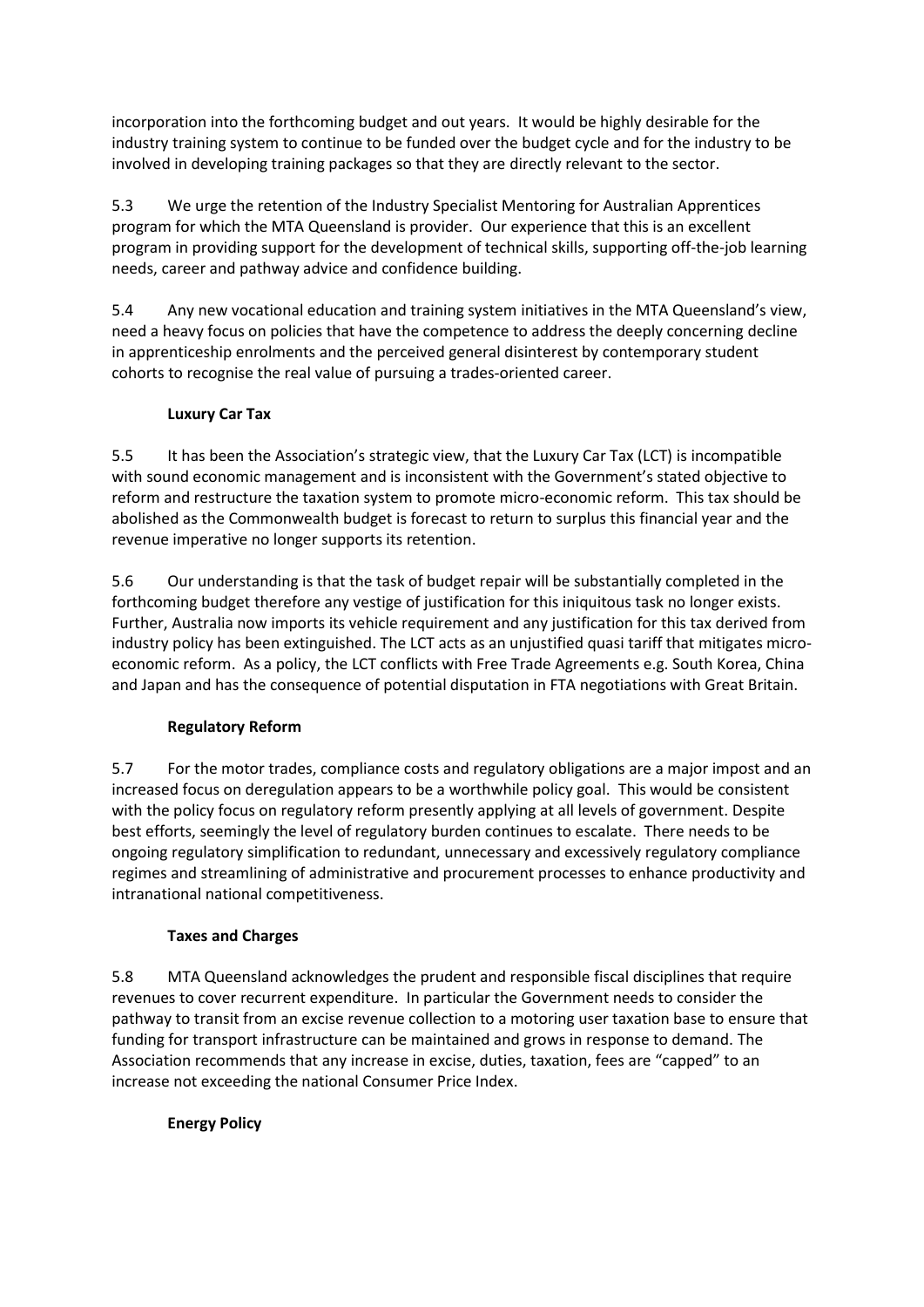5.9 Energy affordability (electricity and gas) continues as a major economic burden and concern for the automotive value chain. As a consequence, the Association established a relationship with a vendor neutral broker to procure electricity and gas rates on behalf of groups and businesses that are members. Evidence to hand, indicates that under the arrangement, some businesses have achieved significant power cost savings.

5.10 Essentially, the supply of energy is a State responsibility. The Australian Government's role primarily should be one of ongoing oversight of energy policy in the national interest ensuring that markets operate fairly making access certain and affordable for all consumers - industry, business and households. This is a matter that impacts our national interest affecting national security, therefore the Australian Government must take a defining leadership role.

# **Telecommunications**

5.11 E-commerce and digital communications is now the norm rather than the exception with businesses in the automotive value chain requiring the technical requirements and competence to transact business and communicate via digital platforms. Queensland is a decentralised state and businesses from the capital to regional cities, small regional and rural towns require functional, reliable and expeditious communications infrastructure that is essential for productivity, competitiveness, compliance obligations and the transaction of business.

5.12 Businesses, consumers and individuals equally require a telecommunications network system that that can be accessed with confidence, certainty and securely. Enterprises dependent on ASDL connections need assurances that these shall remain reliable and not prone to disruption. In the  $21<sup>st</sup>$  century mobile telephone communications should be highly efficient and 'blackspots' minimal. A telecommunications network system that functions consistently for safety purposes, business, consumers and individuals should be considered an essential service in a modern  $21<sup>st</sup>$ century nation.

5.13 The National Broadband Network overall has not met expectations. There is an urgent need for its reputation to be restored to its original "nation building" status delivering capable and efficient infrastructure for all users.

# **Infrastructure**

5.14 In the future, autonomous vehicles will form a significant part of the private transport fleet and mobility. In the medium to longer terms there must be investments in smart road technologies such as traffic monitoring networks that would form the essential infrastructure of a road user pricing policy for national highways and roads of national importance. The Association supports ongoing investments in road transport infrastructure that contribute to productivity, growth and social amenity.

# **Harmonisation of regulations and motor vehicle registration**

5.15 As a general submission the MTA Queensland strongly urges the harmonisation of vehicle regulations and registrations metrics across the states and territories of the Commonwealth. This is particularly relevant in the context of the new generation of technology being introduced e.g. hybrid, plug-in-electric and autonomous vehicles. This technological revolution would benefit from harmonisation and similarly the motoring public would benefit from a standardisation of motor vehicle operating regulations.